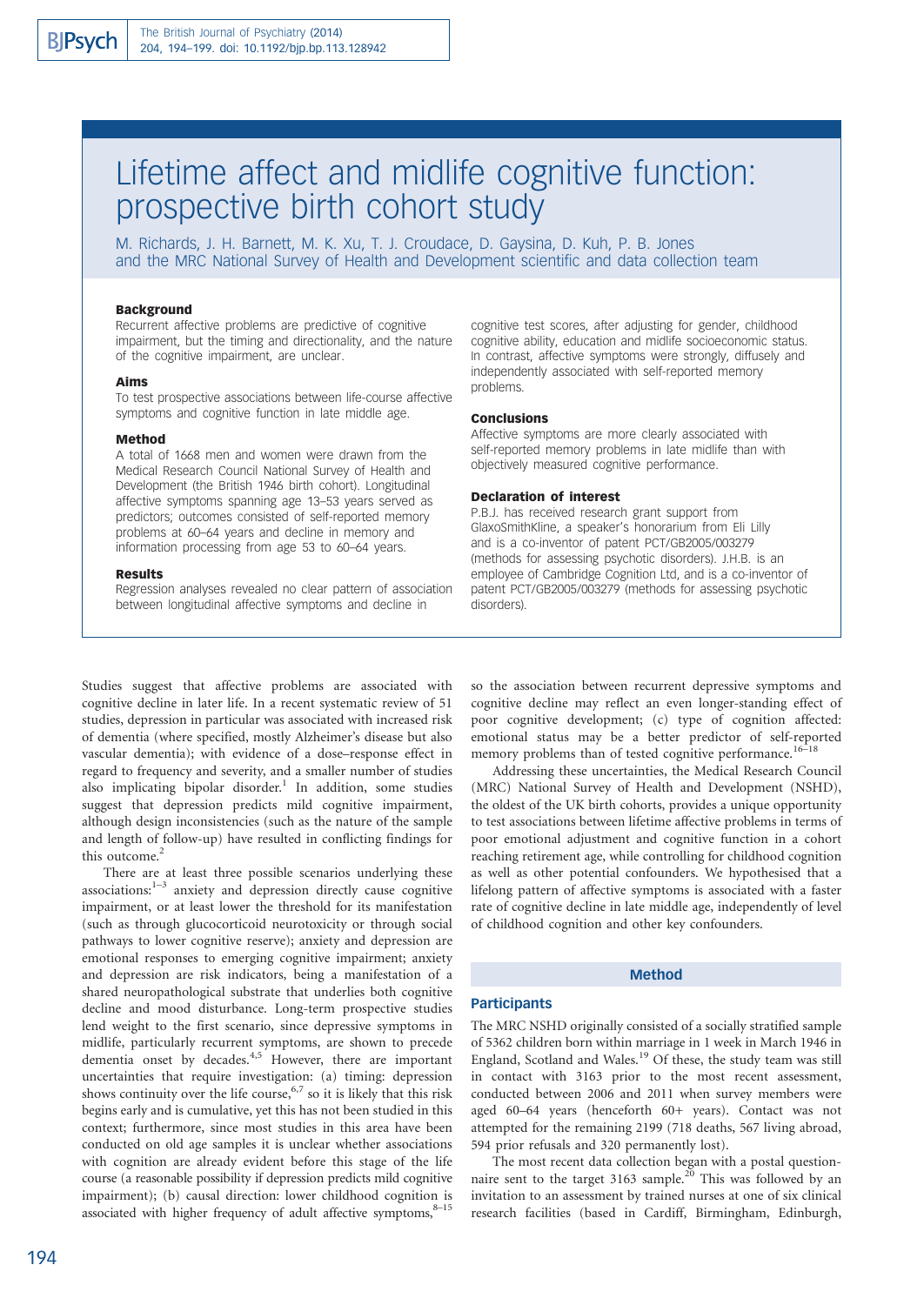London (at University College London and St Thomas' hospitals) and Manchester) or, if preferred, at a home visit. This was supplemented by a further questionnaire sent ahead to those who agreed to a clinic or home visit. These questionnaires, along with additional questions asked by the nurses, updated information on general health, household composition, family structure, socioeconomic status, daily function, life events and lifestyle. Of the target sample of 3163, 2661 (84%) provided some information, of whom 2229 (70%) completed either a clinic visit  $(n = 1690)$  or a home visit  $(n = 539).^{21}$ 

The study protocol received ethical approval from the Greater Manchester Local Research Ethics Committee for the four English sites; the Scotland A Research Ethics Committee approved the data collection taking place in Edinburgh. Written informed consent was obtained from the participants at each stage of data collection.

# Cognitive outcomes

At either the clinic or home visit participants undertook tests of memory and information processing previously given at ages 53  $years<sub>1</sub><sup>22</sup>$  and based on widely used task paradigms. The memory task consisted of a 15-item word learning task devised by the NSHD. Each word was shown for 2 s. When all 15 words were shown the study member was asked to write down as many of these as possible, in any order. The total number of words correctly recalled over three identical trials was summed to provide an overall score for short-term verbal memory (maximum 45). After a 1 min processing speed task (see below), an uncued delayed free recall trial was administered. Processing speed was assessed by a visual search task, where study members were required to cross out the letters P and W, randomly embedded within a page of other letters, as quickly and accurately as possible within 1 min. Search speed was represented by the position reached at the end of this interval (maximum 600) and search accuracy was represented by the number of target letters correctly crossed out within this interval (maximum 84). Cognitive impairment was defined as performance at least 1 standard deviation below the mean for each of these test scores. In addition to cognitive test performance, self-reported memory impairment was defined as answering 'often' or 'very often' to experiencing problems over the past 12 months with at least one of: finding the right word; remembering things; remembering where something was put.

# Lifetime affective measures

A life-course mental health phenotype based on longitudinal latent class analysis of measures at ages 13, 15, 36, 43 and 53 years is available in NSHD. This characterises propensity for anxiety and depression throughout the period over these years as a parsimonious number of profiles,<sup>6</sup> the validity of which has been demonstrated through associations with early developmental indicators.<sup>7</sup> At ages 13 and 15 years teacher ratings of behaviour and emotionality were obtained using a forerunner of the Rutter A scale;<sup>23</sup> relevant items referred to anxiety, timidity, fearfulness, diffidence and avoidance of attention. Frequency and severity of common symptoms of depression and anxiety were also assessed in adulthood, with the Present State Examination (PSE) at 36 years,<sup>24</sup> the Psychiatric Symptom Frequency scale (PSF) at  $43 \text{ years}$ ,  $25 \text{ and the } 28\text{-item}$  General Health Questionnaire (GHQ-28) at age 53 and  $60+<sup>26</sup>$  All of these measures except the GHQ-28 at 60+ were used to characterise the longitudinal profiles of affective symptoms (Fig. 1). Briefly, a single factor score representing symptoms of depression and anxiety with each of the above measurements was estimated after confirmatory factor analysis. Due to the skewed distributions of these scores, a categorical variable with four groups (absence of symptoms, occasional symptoms, moderate symptoms and severe symptoms) was defined at each age.

Longitudinal latent class analysis of these categorical variables identified six distinct profiles:<sup>7</sup> lifetime absence of symptoms (44.8% of sample), repeated moderate symptoms (33.6%), adult-onset moderate symptoms (11.3%), adolescent symptoms with good adult outcome (5.8%), adult-onset severe symptoms (2.9%) and repeated severe symptoms over the life course (1.7%). Because selection for non-missing covariate data (see below) resulted in a very small  $n$  for the repeated severe symptoms profile  $(n = 15)$ , these survey members were treated as missing data.

As an additional marker of affective problems, study members were asked about prescription use at ages 36, 43 and 53 years.<sup>27</sup> For the present study, use of anxiolytic (British National Formulary section 4.1.2) or antidepressant (British National Formulary section 4.3) medication at any of these ages (yes/no) was used as the indicator variable.<sup>28</sup>

# Covariates

The following variables were treated as confounders: childhood cognitive ability, since this is associated with affective symptoms in this cohort,  $13,14$  with implications for reverse causality; educational attainment and midlife occupational social class, since these are well known to be associated with affective problems and cognitive function; and affective symptoms concurrent with the cognitive outcomes, measured by the GHQ-28, since this may

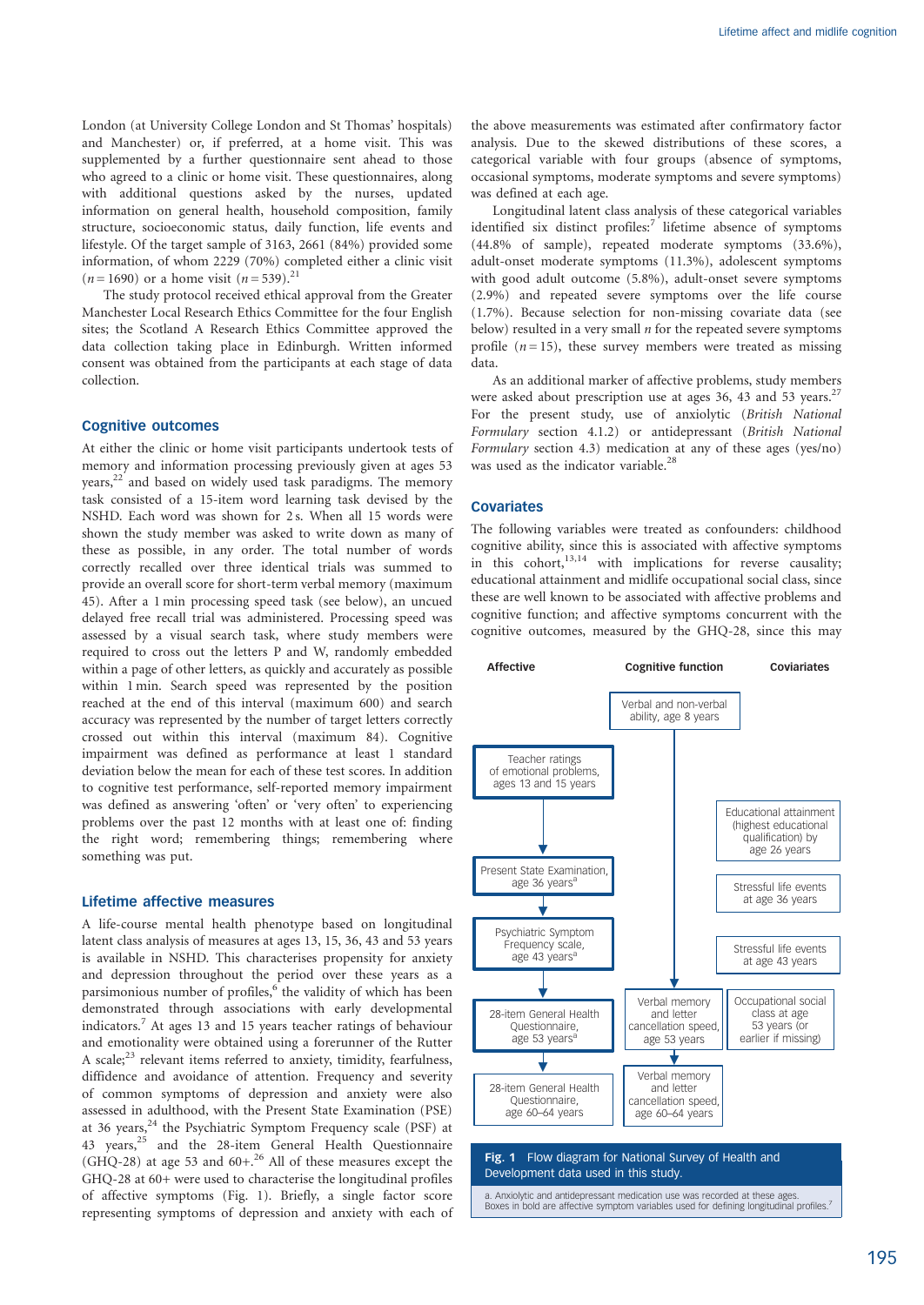part-account for any associations between the mental health profiles and memory at this age. Age at which the cognitive outcomes were tested (ranging from 60 to 64 years), and corresponding cognitive scores at 53 years (baseline for change; see Statistical analysis) were also adjusted.

Childhood cognitive ability at age 8 years was represented as the sum of four tests of verbal and non-verbal ability devised by the National Foundation for Educational Research.<sup>29</sup> These tests were (a) reading comprehension (selecting appropriate words to complete 35 sentences); (b) word reading (ability to read and pronounce 50 words); (c) vocabulary (ability to explain the meaning of 50 words); and (d) picture intelligence, consisting of a 60-item non-verbal reasoning test. Test–retest correlation coefficients indicated high reliability for each of these.<sup>29</sup> Educational attainment by age 26 years was dichotomised into those with advanced ('A level', taken during the final year of secondary/high school) or higher (university or equivalent) qualifications v. those below this level. Midlife occupational social class was used at age 53 years, or earlier than this if missing. This was coded according to the UK Registrar General, and dichotomised into manual v. non-manual.

To explore any associations between mental health and the cognitive outcomes, the possible role of stressful life events was investigated. Classification of these was based on previous work using NSHD,<sup>30</sup> which distinguished family, interpersonal and economic stressors in NSHD at ages 36 and 43 years that led to a life change from those that did not, since the former had stronger associations with mental health. For the present study these were summed over both ages and recoded into a single variable with three levels: (a) no event either reported or that led to a life change; (b) at least one event that led to a life change; (c) two or more events leading to a life change.

Preliminary analysis revealed that the gender mental health profile interaction was non-significant at the 5% level for all fully adjusted models (see below); gender was therefore used as a covariate rather than stratifying variable.

# Statistical analysis

Linear regression was used to test associations between the mental health profiles and the memory outcomes as continuous variables, adjusting for the potential confounders (gender, childhood cognition, educational attainment, midlife occupational attainment, affective symptoms (GHQ-28) at the time of the outcomes, and age at testing of the latter). Logistic regression was used to test associations between the mental health profiles and cognitive impairment (1 standard deviation below the mean for test scores, and presence of self-reported memory impairment), also adjusting for the above potential confounders. For all multivariable analyses of cognitive test scores, conditional models of change were used to test associations between the mental health profiles and degree of cognitive decline by additionally adjusted for the corresponding continuous cognitive score at age 53 years. $^{22}$  For consistency with this, the analysis with

self-reported memory impairment as the outcome was adjusted for the delayed memory score at 53 years.

For all multivariable analyses, the mental health latent classes were entered as categorical variables, with lifetime absence of symptoms as the reference group. All other variables were entered as either continuous (childhood cognition and the GHQ-28 at 60+ years) or binary.

# Results

A total of 1668 study members (53% of the target sample at 60+ years) had non-missing data for all variables incorporated in these analyses. Those without memory scores at age 60+ for any reason were more likely to be male, have less than advanced educational attainment, to be in a manual occupation in midlife, to have lower cognitive test scores at age 8 years and to have repeated severe affective symptoms (all  $P < 0.001$ ). However, there was no difference between those with and without cognitive scores at age 60+ and the total GHO-28 score at the same age  $(P=0.26)$ .

Table 1 shows mean cognitive test scores at 60+ by the mental health profiles. There was a tendency for those with adult-onset moderate symptoms to have higher scores, otherwise scores appeared to be broadly similar between the profiles.

Tables 2 and 3 show results of the multivariable regression analyses for cognitive test scores, as continuous measures (linear regression) and as impaired/unimpaired scores (logistic regression). No clear impression emerged from these analyses. If anything there was a trend towards those with affective symptoms showing lower odds of memory and search speed impairment, although these associations were not significant at the 5% level. The single exception was significantly better short-term memory in those with adolescent-onset problems with good adult outcome, compared with those without evidence of affective problems. This was observed with short-term memory as a continuous and a threshold score, but was not significant at the 5% level for delayed memory. These results were not substantially different when outcomes at 60–64 years only were used, i.e. without conditioning these on their corresponding age 53 scores (data not shown).

Table 4 shows the proportion of those with self-reported memory impairment within each mental health profile. Those with moderate (repeated and adult-onset) symptoms, and those with adult-onset severe symptoms, were more likely to report memory problems than those without symptoms, and those with adolescent-onset problems with good adult outcome. This was particularly pronounced for those with adult-onset severe symptoms. This table also shows odds of self-reported memory impairment by these profiles based in multivariable logistic regression. All mental health profiles were associated with this outcome at the 5% level or less, with the exception of those with adolescent-onset problems with good adult outcome. Those with adult-onset severe symptoms had nearly three times the odds of self-reported memory impairment compared with those without

| Means and standard deviations for the cognitive test scores at 60+ years by the mental health profiles<br>Table 1 |                |                   |                |                     |                        |
|-------------------------------------------------------------------------------------------------------------------|----------------|-------------------|----------------|---------------------|------------------------|
|                                                                                                                   |                | Mean (s.d.)       |                |                     |                        |
|                                                                                                                   | $\overline{n}$ | Short-term memory | Delayed memory | Letter search speed | Letter search accuracy |
| No signs/symptoms                                                                                                 | 741            | 24.22 (6.04)      | 8.45(2.57)     | 263.69 (70.9)       | 24.59 (4.84)           |
| Repeated moderate symptoms                                                                                        | 466            | 24.17 (6.08)      | 8.43 (2.53)    | 263.93 (70.52)      | 24.45 (4.82)           |
| Adult-onset moderate symptoms                                                                                     | 262            | 24.84 (6.06)      | 8.69(2.61)     | 275.62 (69.84)      | 25.33 (5.02)           |
| Adolescent-onset symptoms with good adult outcome                                                                 | 142            | 24.27 (5.58)      | 8.5(2.33)      | 263.48 (75.05)      | 24.08 (4.79)           |
| Adult-onset severe symptoms                                                                                       | 57             | 24.14 (6.02)      | 8.42 (2.82)    | 270.14 (66.35)      | 24.3 (4.9)             |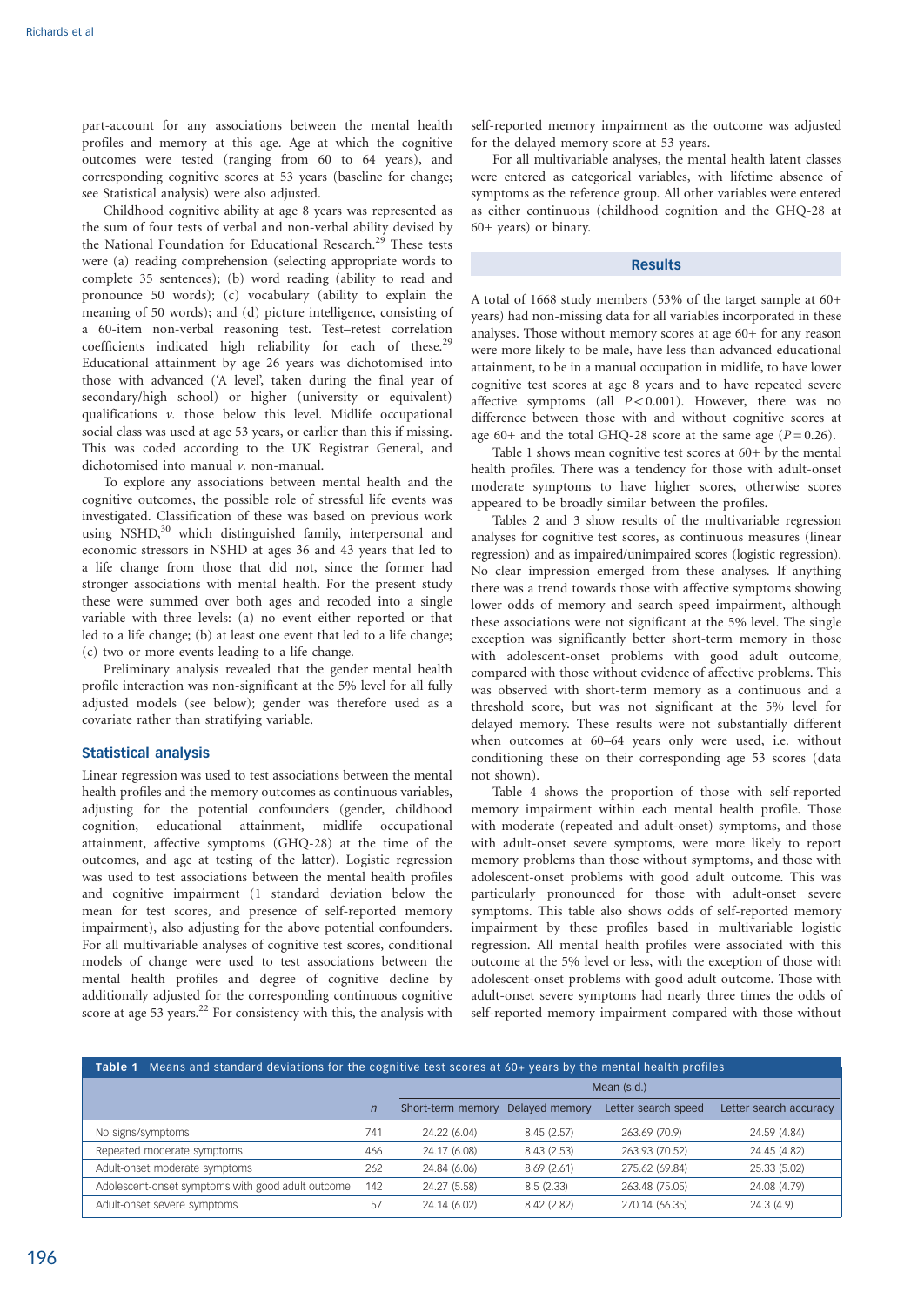| Table 2 Regression coefficients representing associations between mental health latent classes and memory at 60+ years <sup>a</sup>                                                                                            |                            |      |                            |              |
|--------------------------------------------------------------------------------------------------------------------------------------------------------------------------------------------------------------------------------|----------------------------|------|----------------------------|--------------|
|                                                                                                                                                                                                                                | Short-term memory          | P    | Delayed memory             | $\mathsf{P}$ |
| Continuous score, <sup>b</sup> regression coefficient                                                                                                                                                                          |                            |      |                            |              |
| No signs/symptoms                                                                                                                                                                                                              | Reference                  |      | Reference                  |              |
| Repeated moderate symptoms                                                                                                                                                                                                     | $0.06$ (-0.46 to 0.57)     | 0.83 | $-0.11$ ( $-0.38$ to 0.16) | 0.44         |
| Adult-onset moderate symptoms                                                                                                                                                                                                  | $-0.17$ ( $-0.79$ to 0.45) | 0.59 | $-0.05$ ( $-0.38$ to 0.27) | 0.75         |
| Adolescent-onset symptoms with good adult outcome                                                                                                                                                                              | 0.93 (0.16 to 1.71)        | 0.02 | $0.36$ ( $-0.04$ to 0.77)  | 0.08         |
| Adult-onset severe symptoms                                                                                                                                                                                                    | $0.53$ ( $-0.69$ to 1.74)  | 0.40 | $-0.06$ ( $-0.7$ to 0.57)  | 0.85         |
| Odds of impairment, <sup>c</sup> odds ratio (95% CI)                                                                                                                                                                           |                            |      |                            |              |
| No signs/symptoms                                                                                                                                                                                                              | Reference                  |      | Reference                  |              |
| Repeated moderate symptoms                                                                                                                                                                                                     | 0.93 (0.64 to 1.35)        | 0.70 | 1.04 (0.71 to 1.53)        | 0.84         |
| Adult-onset moderate symptoms                                                                                                                                                                                                  | 0.82 (0.5 to 1.32)         | 0.41 | 0.81 (0.49 to 1.34)        | 0.42         |
| Adolescent-onset symptoms with good adult outcome                                                                                                                                                                              | 0.55 (0.31 to 1.00)        | 0.05 | 0.58 (0.32 to 1.06)        | 0.08         |
| Adult-onset severe symptoms                                                                                                                                                                                                    | 0.64 (0.27 to 1.54)        | 0.32 | 1.16 (0.48 to 2.80)        | 0.73         |
| The Microsoft Constitution of the product different contract of contract in the constitution of the constraint of the constitution of the constitution of the constitution of the constitution of the American constitution of |                            |      |                            |              |

od cognition, educational attainment, midlife occupational social class, corresponding memory score at 53 years, tota General Health Questionnaire (GHQ-28) score at 60+ years, and age memory was tested (60–64 years).<br>b. Coefficients represent rate of decline in memory from 53 to 60+ years for each mental health latent class compared with represent slower decline).

c. Odds ratios for scoring 1 standard deviation below the mean for each mental health latent class compared with those with no symptoms.

# Table 3 Regression coefficients representing associations between mental health latent classes and visual search performance at  $60+$  years<sup>a</sup>

|                                                       | Search speed                     |      | Search accuracy            | P    |
|-------------------------------------------------------|----------------------------------|------|----------------------------|------|
| Continuous score, <sup>b</sup> regression coefficient |                                  |      |                            |      |
| No signs/symptoms                                     | Reference                        |      | Reference                  |      |
| Repeated moderate symptoms                            | $0.05$ ( $-6.96$ to 7.05)        | 0.99 | $-0.05$ ( $-0.56$ to 0.45) | 0.84 |
| Adult-onset moderate symptoms                         | $0.05$ ( $-8.40$ to 8.51)        | 0.99 | $0.04$ ( $-0.56$ to 0.65)  | 0.88 |
| Adolescent-onset symptoms with good adult outcome     | $3.72 (-6.81$ to 14.24)          | 0.49 | $0.03$ ( $-0.73$ to 0.79)  | 0.94 |
| Adult-onset severe symptoms                           | $9.54 (-6.96 \text{ to } 26.04)$ | 0.26 | $-0.16$ ( $-1.35$ to 1.02) | 0.79 |
| Odds of impairment, <sup>c</sup> odds ratio (95% CI)  |                                  |      |                            |      |
| No signs/symptoms                                     | Reference                        |      | Reference                  |      |
| Repeated moderate symptoms                            | $0.80$ (0.57 to 1.14)            | 0.22 | $0.85$ (0.58 to 1.26)      | 0.42 |
| Adult-onset moderate symptoms                         | 0.67 (0.42 to 1.07)              | 0.09 | $0.7$ (0.41 to 1.19)       | 0.19 |
| Adolescent-onset symptoms with good adult outcome     | 0.79 (0.47 to 1.34)              | 0.39 | 0.71 (0.39 to 1.29)        | 0.26 |
| Adult-onset severe symptoms                           | 0.58 (0.24 to 1.38)              | 0.22 | 0.85 (0.36 to 2.02)        | 0.71 |
|                                                       |                                  |      |                            |      |

a. All coefficients are adjusted for gender, childhood cognition, educational attainment, midlife occupational social class, corresponding visual search score at 53 years, and total 28-item General Health Questionnaire (GHQ-28) score at 60+ years, and letter search was tested (60–64 years). b. Coefficients represent rate of decline in search performance from 53 to 60+ years for each mental health latent class compared with those with no symptoms (positive coefficients

represent slower decline).

c. Odds ratios for scoring 1 standard deviations below the mean for each mental health latent class compared with those with no symptoms.

affective problems. These results were essentially unchanged when the analysis was re-run with the variable representing life-changing stressors included.

These patterns of associations were essentially unchanged when analyses were repeated with anxiolytic or antidepressant medication (see Method) added as a covariate, and when study members who had taken either of these medications were removed.

Associations between self-reported memory impairment and tested cognitive performance, although mostly significant at the 5% level, were of modest magnitude: 23.8% of those with selfreported memory problems also had impaired short-term memory ( $P = 0.03$ ); figures for impaired delayed memory, search speed and search accuracy were 26.1% ( $P = 0.01$ ), 21.2% ( $P = 0.24$ ) and 27.3%  $(P = 0.004)$  respectively. Consistent with this, the association between delayed memory at 53 years and odds of selfreported memory impairment in the multivariable analysis was negligible (odds ratio  $(OR) = 1.0$ , 95% CI 0.99-1.00,  $P = 0.99$ ).

# **Discussion**

# Main findings

In this population-based prospective longitudinal cohort study, with particiants now in late midlife, there was no clear pattern of association between affective problems over the life course and rate of decline in tested verbal memory and information processing (letter search) from 43 to 60+ years. This was the case when these variables were analysed as continuous scores, or as binary outcomes representing potential impairment (1 standard deviation below the mean); and when the analyses were controlled for reverse causality, i.e. from possible selection into affective problems by childhood cognition and from affective symptoms concurrent with the cognitive outcomes, as well as for confounding from educational and occupational attainment. The only significant finding for measured cognition was of slower memory decline in those with adolescent-onset affective problems that showed remission in adulthood. However, affective symptoms were more strongly and more diffusely associated with self-reported memory impairment, with approximately 50% raised odds of this impairment in those with moderate symptoms (lifetime and adult-onset), and nearly treble the odds in those with severe (adult-onset) symptoms in similarly controlled analyses.

# Strengths and limitations

The main limitation of this study was a disproportionate loss to follow-up of those who were socioeconomically disadvantaged, had lower cognitive function in childhood and persistent severe affective symptoms. This probably led to an underestimation of the strength of association between affective symptoms and these outcomes. However, we have no reason to believe that this would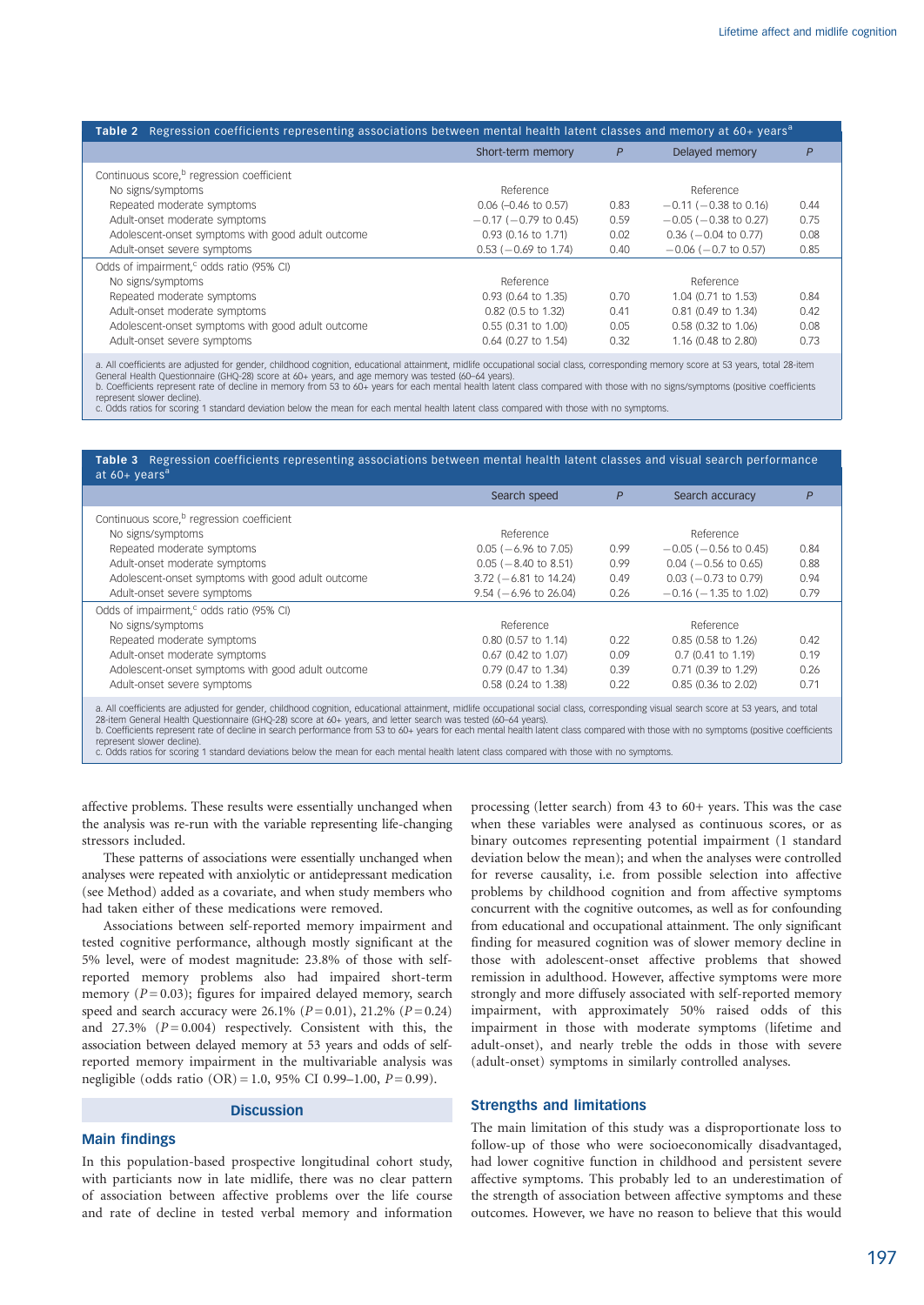| Self-reported memory<br>impairment, $n$ $%$ | Self-reported memory<br>problems, OR (95% CI) |       |
|---------------------------------------------|-----------------------------------------------|-------|
| 103 (13.9)                                  | Reference                                     |       |
| 109 (23.4)                                  | $1.4(1.02 - 1.92)$                            | 0.04  |
| 68 (26.0)                                   | $1.68(1.16 - 2.42)$                           | 0.006 |
| 18(12.7)                                    | $0.82(0.48 - 1.42)$                           | 0.48  |
| 28 (49.1)                                   | $2.98(1.6 - 5.51)$                            | 0.001 |
|                                             |                                               |       |

have altered the pattern of associations observed, including the differential pattern of association with measured cognition and self-reported cognitive impairment. Nevertheless, the number of participants with persistent severe mental symptoms was too small for inclusion in these analyses after selection for non-missing data. Thus, we cannot rule out the possibility that the lack of an association for lifetime symptoms was a type II error arising from low power to demonstrate a dose–response effect with respect to symptom severity.

Against these limitations, important strengths should be emphasised. First, the NSHD is a prospective life-course study drawn from the general UK population. Second, a lifetime mental health phenotype was derived from measures in adolescence and adulthood, which is more robust and less prone to measurement error than information at a single time point, and which more accurately captures the population heterogeneity of symptom profiles over the life course.<sup>7</sup> Third, as noted, a range of potential confounders were available, including childhood cognitive function, as well as educational and occupational attainment.

#### **Implications**

With these strengths and weaknesses in mind, how might these findings be understood? Evidence suggests that depression is associated with dementia, particularly Alzheimer's disease and vascular dementia.<sup>1</sup> On this basis it might be argued that an inverse association between affective symptoms and cognitive test scores was not observed in NSHD because study members were still relatively young, and that associations will be more likely in this cohort in older age, when cognitive decline is more marked and clinical outcomes are more frequent. Yet it is clear that many neurodegenerative diseases have a long preclinical phase, during which molecular pathology progressively accumulates; we might therefore have expected evidence of associations between lifetime affective symptoms and subtle cognitive impairment or decline in a cohort that is now old enough to be at risk of neurodegeneration.<sup>31</sup> This might be consistent with a large systematic review that suggests lower volume of the hippocampus, an important neural substrate for memory and a primary sight for neurodegeneration in Alzheimer's disease, in people who are depressed in midlife and earlier,<sup>32</sup> with additional evidence of reversal of this reduction with antidepressant treatment.<sup>33</sup> However, the implications of these subtle changes for cognitive function are unclear. Indeed, if anything there was evidence of a non-significant trend for lower odds of impaired cognitive function in those with affective symptoms in the present study. This 'protective' effect was most clearly observed in those with adolescent-onset affective problems with good adult outcome, who had significantly better short-term memory than those without symptoms. However, this needs to be replicated and further investigated before the interesting possibility that this mental health profile reflects a process of resilience can be taken seriously.

In striking contrast, affective symptoms were clearly associated with self-reported memory impairment. This is consistent with previous studies showing that emotional status is a better predictor of subjective memory than objective cognitive performance, whether measured by symptom checklist<sup>16</sup> or by personality traits.<sup>17,18</sup> This suggests that self-reported memory complaints are more a part of the symptomatology of common mental disorder than an essential part of an amnestic syndrome; and that presence of these complaints as a requirement for ascertaining mild cognitive impairment $^{34}$  may lead to some degree of misclassification of this syndrome. Notably, we did not find that significant adverse life events accounted for associations between affective symptoms and self-reported memory problems, possibly suggesting that this association reflects a long-standing common trait. A further clinical implication of this study is that people with self-reported memory problems should be carefully reviewed for anxiety and depression. Continued follow-up of this cohort will determine whether or not an association between persistent affective problems and measured memory impairment emerges in old age.

M. Richards, PhD, MRC Unit for Lifelong Health and Ageing, University College London; J. H. Barnett, PhD, Department of Psychiatry, University of Cambridge, and Cambridge Cognition Ltd, Cambridge; M. K. Xu, PhD, Department of Psychiatry, University of Cambridge, Cambridge; **T. J. Croudace**, PhD, Department of Health<br>Sciences and Hull York Medical School, University of York, York; **D. Gaysina**, PhD, School of Psychology, University of Sussex, Falmer; D. Kuh, PhD, MRC Unit for Lifelong Health and Ageing, University College London; P. B. Jones, MD, PhD, Department of Psychiatry, University of Cambridge, Cambridge, UK, and the MRC National Survey of Health and Development scientific and data collection team

Correspondence: Marcus Richards, MRC Unit for Lifelong Health and Ageing, 33 Bedford Place, London WC1B 5JU, UK. Email: m.richards@nshd.mrc.ac.uk

First received 8 Mar 2013, final revision 24 Jun 2013, accepted 5 Sep 2013

# Funding

This study was sponsored by Wellcome Trust grant 088869/B/09/Z, the UK MRC and the UK Department of Health (National Institute for Health Research).

# Acknowledgements

The authors are grateful to NSHD study members who took part in this latest data collection for their continuing support. We thank members of the NSHD scientific and data collection team at the following centers: MRC Unit for Lifelong Health and Ageing, University College London; Wellcome Trust (WT) Clinical Research Facility (CRF) Manchester; WTCRF at the Western General Hospital in Edinburgh; WTCRF at University Hospital Birmingham; WTCRF at University College London Hospital; CRF at the University Hospital of Wales; CRF and Twin Research Unit at St Thomas' Hospital London; NatCen.

#### References

da Silva J, Goncalves-Pereira M, Xavier M, Mukaetova-Ladinska EB. Affective disorders and risk of developing dementia: systematic review. Br J Psychiatry 2013; 202: 177–86.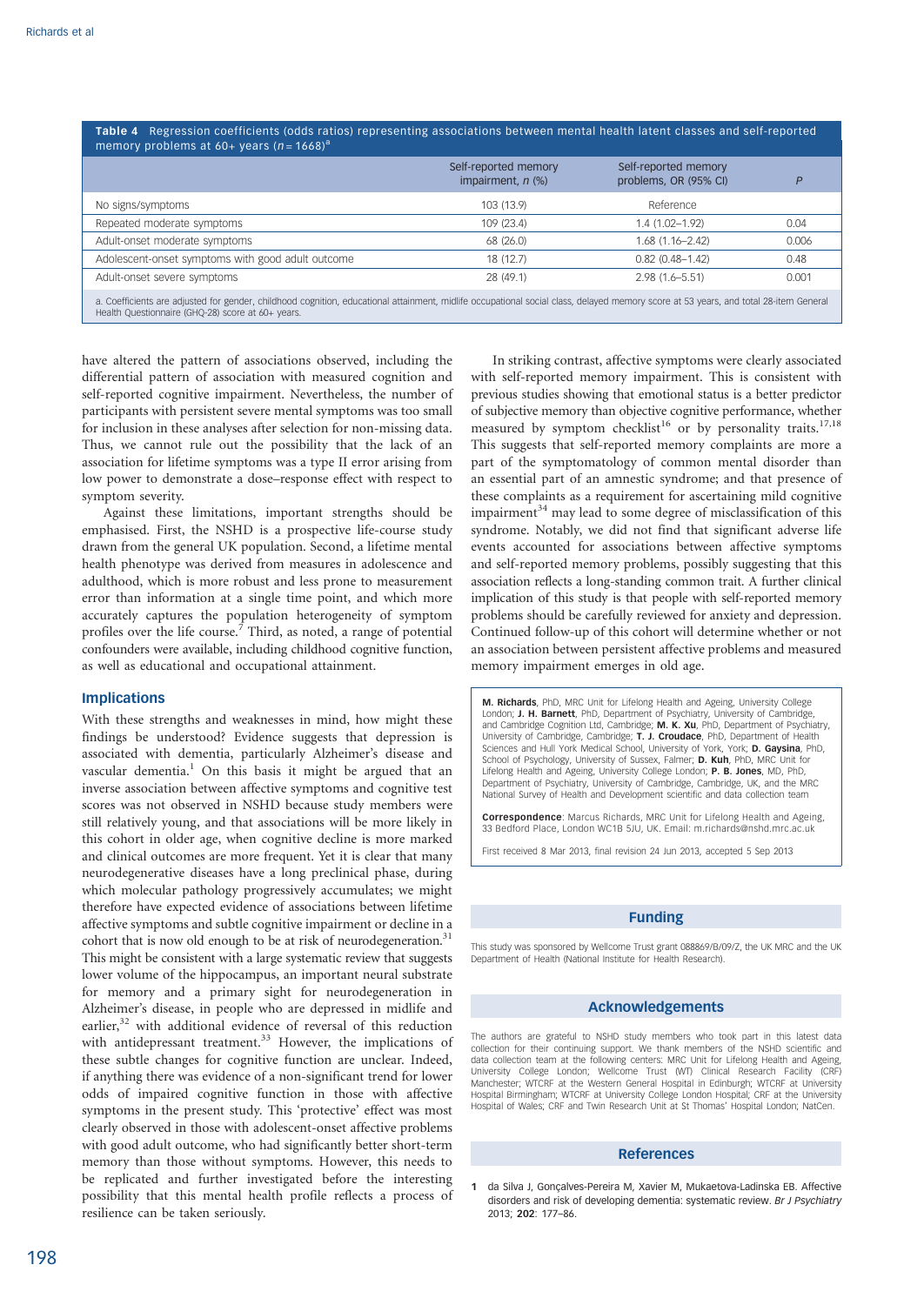- 2 Panza F, Frisardi V, Capurso C, D'Introno A, Colacicco A, Imbimbo B, et al. Late-life depression, mild cognitive impairment, and dementia: possible continuum? Am J Geriatr Psychiatry 2010; 18: 98–116.
- 3 Geda YE. Blowing hot and cold over depression and cognitive impairment. Neurology 2010; 75: 12–4.
- 4 Dotson VM, Beydoun MA, Zonderman AB. Recurrent depressive symptoms and the incidence of dementia and mild cognitive impairment. Neurology 2010; 75: 27–43.
- 5 Saczynski JS, Beiser A, Seshadri S, Auerbach S, Wolf PA, Au R. Depressive symptoms and risk of dementia. Neurology 2010; 75: 35–41.
- 6 Rutter M, Kim-Cohen J, Maughan B. Continuities and discontinuities in psychopathology between childhood and adult life. J Child Psychol Psychiatry 2006; 47: 276–95.
- 7 Colman I, Ploubidis GB, Wadsworth ME, Jones PB, Croudace TJ. A longitudinal typology of symptoms of depression and anxiety over the life course. Biol Psychiatry 2007; 62: 1265–71.
- 8 Franz CE, Lyons MJ, O'Brien R, Panizzon MS, Kim K, Bhat R, et al. A 35-year longitudinal assessment of cognition and midlife depression symptoms: the Vietnam era twin study of aging. Am J Geriatr Psychiatry 2011; 19: 559–70.
- 9 Gale CR, Batty GD, Tynelius P, Deary IJ, Rasmussen F. Intelligence in early adulthood and subsequent hospitalisation and admission rates for the whole range of mental disorders: longitudinal study of 1,049,663 men. Epidemiology 2010; 21: 70–7.
- 10 Gale CR, Hatch SL, Batty G, Deary IJ. Intelligence in childhood and risk of psychological distress in adulthood: the 1958 National Child Development Survey and the 1970 British Cohort Study. Intelligence 2009; 37: 592–9.
- 11 Koenen KC, Moffitt TE, Roberts AL, Martin LT, Kubzansky L, Harrington H, et al. Childhood IQ and adult mental disorders: a test of the cognitive reserve hypothesis. Am J Psychiatry 2009; 166: 50-7.
- 12 Gale CR, Deary IJ, Boyle SH, Barefoot J, Mortensen LH, Batty GD. Cognitive ability in early adulthood and risk of five specific psychiatric disorders in mid life: the Vietnam Experience Study. Arch Gen Psychiatry 2008; 65: 1410–8.
- 13 Hatch SL, Jones PB, Kuh D, Hardy R, Wadsworth MEJ, Richards M. Childhood cognitive ability and adult mental health in the British 1946 birth cohort. Soc Sci Med 2007; 64: 2285–96.
- 14 Richards M, Maughan B, Hardy R, Hall I, Strydom A, Wadsworth M. Long-term affective disorder in people with mild learning disability. Br J Psychiatry 2001; 179: 523–7.
- 15 Martin LT, Kubzansky LD, Lewinn KZ, Lipsitt LP, Satz P, Buka SL. Childhood cognitive performance and risk of generalized anxiety disorder. Int J Epidemiol 2007; 36: 769–75.
- 16 Smith GE, Petersen RC, Ivnik RJ, Malec JF, Tangalos EG. Subjective memory complaints, psychological distress, and longitudinal change in objective memory performance. Psychol Aging 1996; 11: 272–9.
- 17 Slavin MJ, Brodaty H, Kochan NA, Crawford JD, Troller JN, Draper B, et al. Prevalence and predictors of ''subjective cognitive complaints'' in the Sydney Memory and Ageing Study. Am J Geriatr Psychiatry 2010; 18: 701–10.
- 18 Pearman A, Storandt M. Predictors of subjective memory in older adults. J Gerontol B Psychol Sci Soc Sci 2004; 59: P4–6.
- 19 Wadsworth MEJ, Kuh D, Richards M, Hardy R. Cohort profile: the 1946 national birth cohort (MRC National Survey of Health and Development). Int J Epidemiol 2006; 35: 49–54.
- 20 Kuh D, Pierce M, Adams J, Deanfield J, Ekelund U, Friberg P, et al. Updating the cohort profile for the MRC National Survey of Health and Development: a new clinic-based data collection for ageing research. Int J Epidemiol 2011; 40: e1–9.
- 21 Stafford M, Black S, Shah I, Hardy R, Pierce M, Richards M, et al. Using a birth cohort to study ageing: representativeness and response rates in the National Survey of Health and Development. Eur J Ageing 2013; 10: 145–57.
- 22 Richards M, Shipley B, Fuhrer R, Wadsworth MEJ. Cognitive ability in childhood and cognitive decline in mid-life: longitudinal birth cohort study. BMJ 2004; 328: 552–4.
- 23 Richards M, Abbott R. Childhood Mental Health and Adult Life Chances in Post-War Britain: Insights from Three National Birth Cohort Studies. Centre for Mental Health, 2009.
- 24 Wing JK, Cooper JE, Sartorius N. Present State Examination. Institute of Psychiatry, 1974.
- 25 Lindelow M, Hardy R, Rodgers B. Development of a scale to measure symptoms of anxiety and depression in the general UK population: the psychiatric symptom frequency scale. J Epidemiol Community Health 1997; 51: 549–57.
- 26 Goldberg DP, Hillier VF. A scaled version of the General Health Questionnaire. Psychol Med 1979; 9: 139–45.
- 27 Colman I, Croudace TJ, Wadsworth MEJ, Kuh D, Jones PB. Psychiatric outcomes 10 years after treatment with antidepressives or anxiolytics. Br J Psychiatry 2008; 193: 327–31.
- 28 British Medical Association & Royal Pharmaceutical Society of Great Britain. British National Formulary (March issue). BMJ Books & Pharmaceutical Press, 2011.
- 29 Pigeon DA. Tests used in the 1954 and 1957 surveys. In The Home and the School (Appendix 1) (ed. JWB Douglas). Macgibbon & Kee, 1964.
- 30 Hatch SL, Mishra G, Hotopf M, Jones PB, Kuh D. Appraisals of stressors and common mental disorder from early to mid-adulthood in the 1946 British birth cohort. J Affect Disord 2009; 119: 66-75.
- 31 Rowe CC, Ellis KA, Rimajovae M, Bourgeat P, Pike KE, Jones G, et al. Amyloid imaging results from the Australian Imaging, Biomarkers and Lifestyle (AIBL) study of aging. Neurobiol Aging 2010; 31: 1275–83.
- 32 McKinnon MC, Yucel K, Nazarov A, MacGueen GM. A meta-analysis examining clinical predictors of hippocampal volume in patients with major depressive disorder. J Psychiatry Neurosci 2009; 34: 41–54.
- 33 Arnone D, McKie S, Elliott R, Juhasz G, Thomas EJ, Downey D, et al. State-dependent changes in hippocampal grey matter in depression. Mol Psychiatry 2012; Nov 6 (Epub ahead of print).
- 34 Petersen RC. Mild cognitive impairment. N Engl J Med 2011; 364: 2227–34.